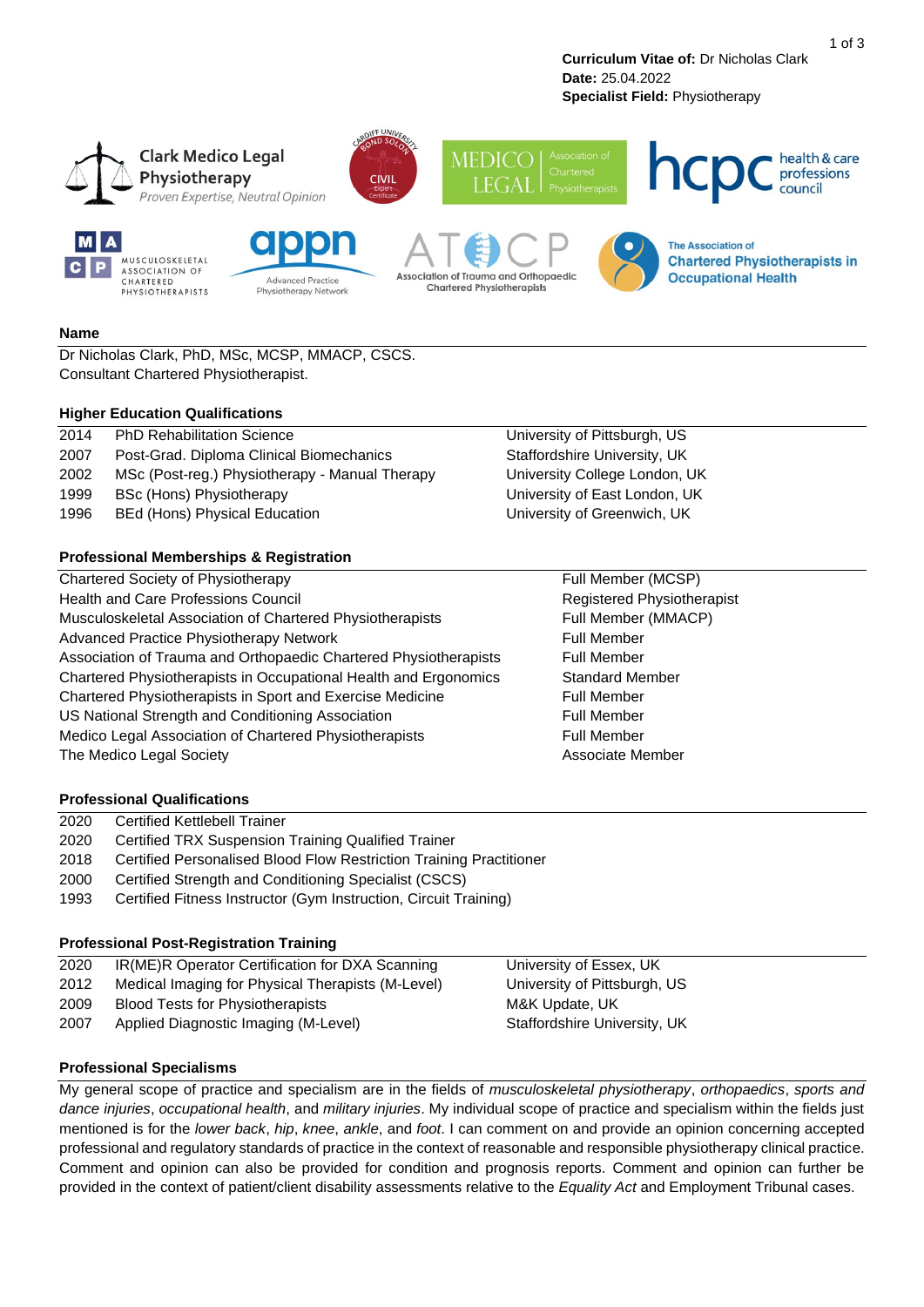## **Medico Legal Practice Portfolio**

To date, instructions on behalf of Claimants and Defendants have included civil litigation matters for initial screening, client examination and full report preparartion for condition and prognosis reports, and full report preparation for liability and causation in physiotherapy clinical negligence cases. Matters arising within recent instructions include, for example:

- Performing an inappropriate first assessment and evaluation of findings
- Recommending and administering inappropriate interventions
- Delayed diagnosis, causing harm, and prolongation of a patient's symptoms
- Incorrect interpretation of imaging findings and their inaccurate translation and explanation to a patient
- Failure to act in a responsible way that was likely therapeutically beneficial for a patient
- Determining the need for long-term (> 12 months) rehabilitation and lifelong physiotherapy management

# **Example Present and Past Positions**

| Aug. 2019 - Present    | Lecturer (Full-Time); MSc Physiotherapy (Pre-reg.); BSc (Hons) Physiotherapy<br>University of Essex, Colchester, UK<br>This position includes teaching the ethics and standards of physiotherapy professional practice and<br>the theory and practice of patient clinical assessment, diagnosis, and treatment |
|------------------------|----------------------------------------------------------------------------------------------------------------------------------------------------------------------------------------------------------------------------------------------------------------------------------------------------------------|
| Sept. 2018 - Present   | Programme External Examiner; MSc Sport and Exercise Medicine (Post-reg.)<br>Cardiff Metropolitan University, Cardiff, UK                                                                                                                                                                                       |
|                        | This position involves external examiner and quality assurance responsibilities for a<br>post-registration degree programme for medical doctors and Chartered Physiotherapists.                                                                                                                                |
| Mar. 2018 - Present*   | <b>Consultant Physiotherapist (Part-Time Private Practice)</b>                                                                                                                                                                                                                                                 |
|                        | The Rehab Lab, Chelmsford/Colchester/London, UK                                                                                                                                                                                                                                                                |
|                        | This position involves the clinical assessment, diagnosis, and treatment of self-presenting<br>patients with complex lower body pain and injury, and providing second opinions to                                                                                                                              |
|                        | patients referred from other Chartered Physiotherapists and healthcare practitioners.                                                                                                                                                                                                                          |
| Mar. 2018 - Present    | Visiting Lecturer; MSc Physiotherapy (Post-reg.)                                                                                                                                                                                                                                                               |
|                        | University College London, London, UK                                                                                                                                                                                                                                                                          |
|                        | This position involves teaching qualified and experienced Chartered Physiotherapists<br>about the physiology, clinical reasoning, treatment, and management of osteoarthritis.                                                                                                                                 |
| Sept. 2014 - Jul. 2019 | Senior Lecturer (Full-Time); MSc Physiotherapy (Pre-reg.); MSc Sport Rehabilitation (Pre-reg.);<br>MRes Sport, Health, Applied Science; BSc (Hons) Sport Rehabilitation<br>St Mary's University, London, UK                                                                                                    |
|                        | This position included teaching the theory and practice of patient clinical assessment,<br>diagnosis, and treatment, and direct supervision of students in the university public clinic.                                                                                                                       |
| Jun. 2014 - Jun. 2017* | <b>Consultant Physiotherapist (Part-Time Private Practice)</b><br>Complete Physio Clinics, London, UK                                                                                                                                                                                                          |
|                        | This position included the clinical assessment, diagnosis, and treatment of self-presenting                                                                                                                                                                                                                    |
|                        | patients, and patients referred directly from Orthopaedic Surgeons and Physicians, with complex<br>lower body pain, injury, or surgery.                                                                                                                                                                        |
| Aug. 2009 - Aug. 2013  | Research Associate, Lecturer, Clinical Specialist Physical Therapist (Full-Time)<br>University of Pittsburgh, Pittsburgh, US                                                                                                                                                                                   |
|                        | This position included teaching Master's and Doctoral students clinical anatomy, advanced                                                                                                                                                                                                                      |
|                        | orthopaedic assessment and diagnosis concepts/procedures, and rehabilitation practices.                                                                                                                                                                                                                        |
| Jan. - Jul. 2009*      | Physiotherapy Musculoskeletal Outpatients Department Manager (Full-Time)                                                                                                                                                                                                                                       |
|                        | East and North Hertfordshire Primary Care NHS Trust, Hertfordshire, UK                                                                                                                                                                                                                                         |
|                        | This position included responsibility for managing the day-to-day clinical operations of<br>17 Chartered Physiotherapists across three clinical sites and maintaining a clinical caseload of<br>local community patients with complex musculoskeletal and orthopaedic conditions.                              |